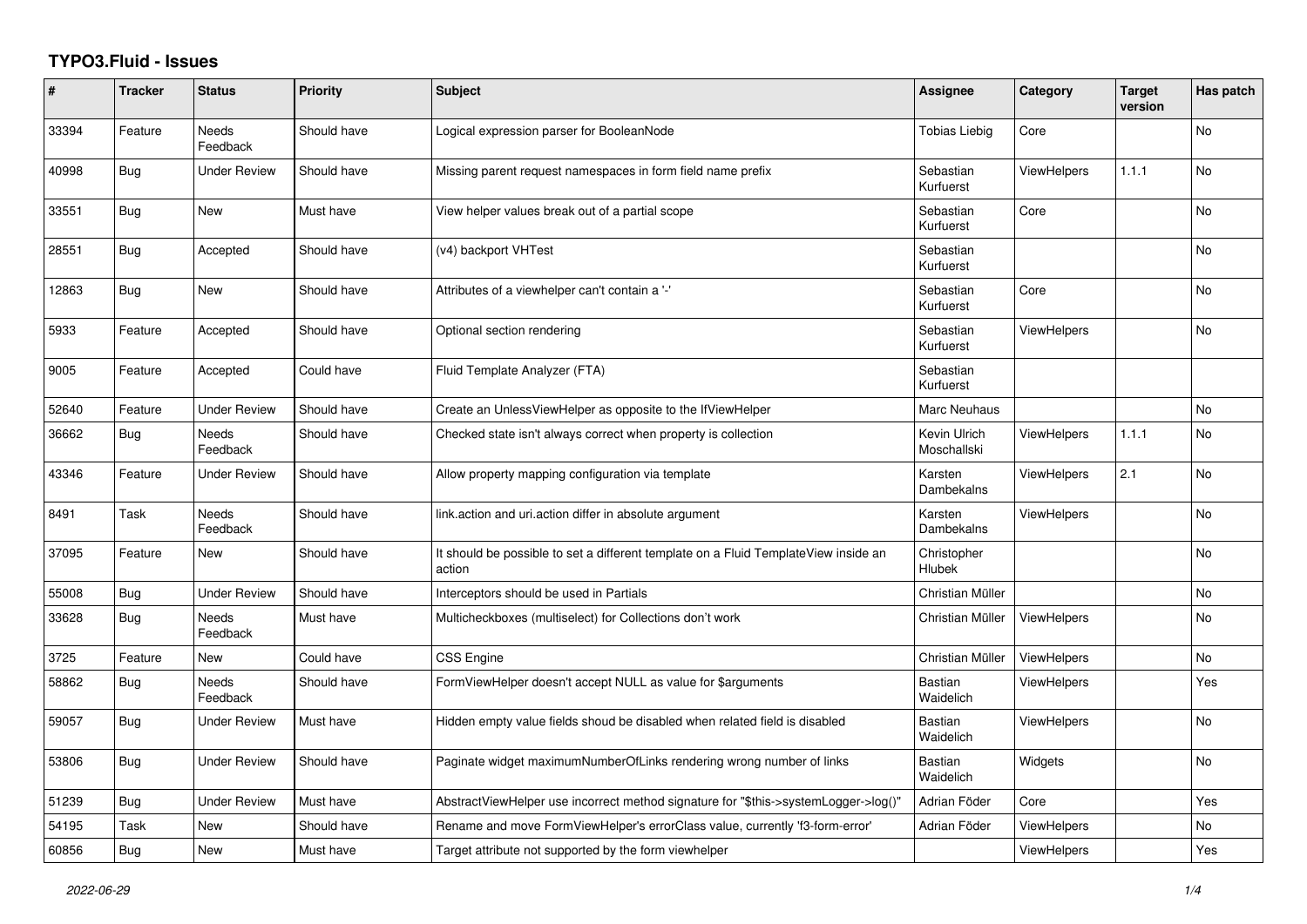| ∦     | <b>Tracker</b> | <b>Status</b>       | <b>Priority</b> | Subject                                                                                                     | <b>Assignee</b> | Category    | <b>Target</b><br>version | Has patch |
|-------|----------------|---------------------|-----------------|-------------------------------------------------------------------------------------------------------------|-----------------|-------------|--------------------------|-----------|
| 30937 | Bug            | New                 | Should have     | CropViewHelper stringToTruncate can't be supplied so it can't be easily extended                            |                 | ViewHelpers |                          | Yes       |
| 65424 | Bug            | <b>Under Review</b> | Should have     | SelectViewHelper must respect option(Value Label)Field for arrays                                           |                 | ViewHelpers |                          | No        |
| 58983 | Bug            | New                 | Should have     | format.date does not respect linebreaks and throws exception                                                |                 |             |                          | No        |
| 58921 | Bug            | New                 | Should have     | f:form.* VHs crash if NOT inside f:form but followed by f:form                                              |                 |             |                          | No        |
| 57885 | Bug            | New                 | Must have       | Inputs are cleared from a second form if the first form produced a vallidation error                        |                 |             |                          | No        |
| 54284 | Bug            | New                 | Should have     | Default Option for Switch/Case VH                                                                           |                 | ViewHelpers |                          | No        |
| 52591 | Bug            | New                 | Should have     | The Pagination Widget broken for joined objects                                                             |                 |             |                          | No        |
| 52419 | Bug            | New                 | Should have     | Wrong PHPDocs notation for default value inline f:translate viewhelper                                      |                 |             | 2.0                      | No        |
| 50888 | Bug            | <b>Under Review</b> | Should have     | WSOD by changing name of section and if Fluid caches are generated                                          |                 |             |                          | No        |
| 49600 | Bug            | New                 | Should have     | f:form tag shown as a HTML on frontend                                                                      |                 | ViewHelpers |                          | No        |
| 49038 | Bug            | New                 | Must have       | form.select does not select the first item if prependOptionValue is used                                    |                 |             |                          | No        |
| 47006 | Bug            | <b>Under Review</b> | Should have     | widget identifier are not unique                                                                            |                 |             |                          | No        |
| 46289 | Bug            | Needs<br>Feedback   | Should have     | Enable Escaping Interceptor in XML request format                                                           |                 | View        | 2.0.1                    | No        |
| 45384 | Bug            | New                 | Must have       | Persisted entity object in widget-configuration cannot be deserialized (after reload)                       |                 | Widgets     | 2.0.1                    | No        |
| 44234 | Bug            | <b>Under Review</b> | Should have     | selectViewHelper's sorting does not respect locale collation                                                |                 | ViewHelpers | 2.1                      | No        |
| 40064 | Bug            | New                 | Must have       | Multiselect is not getting persisted                                                                        |                 | ViewHelpers |                          | No        |
| 39990 | Bug            | New                 | Should have     | Same form twice in one template: hidden fields for empty values are only rendered<br>once                   |                 | Core        |                          | No        |
| 38369 | Bug            | New                 | Must have       | Resource ViewHelpers should not fall back to request package                                                |                 | View        |                          | No        |
| 37619 | Bug            | New                 | Should have     | Fatal Error when using variable in name attribute of Section ViewHelper                                     |                 | ViewHelpers |                          | No        |
| 36655 | Bug            | <b>New</b>          | Should have     | <b>Pagination Links</b>                                                                                     |                 | Widgets     |                          | No        |
| 34682 | Bug            | <b>Under Review</b> | Should have     | Radio Button missing checked on validation error                                                            |                 | ViewHelpers |                          | No        |
| 28554 | Bug            | New                 | Should have     | (v4) implement feature flag to disable caching                                                              |                 |             |                          | No        |
| 28553 | Bug            | New                 | Should have     | improve XHProf test setup                                                                                   |                 |             |                          | No        |
| 28552 | Bug            | New                 | Should have     | (v5) write ViewHelper test for compiled run; adjust functional test to do two passes<br>(uncached & cached) |                 |             |                          | No        |
| 28550 | Bug            | New                 | Should have     | (v4) make widgets cacheable, i.e. not implement childnodeaccess interface                                   |                 |             |                          | No        |
| 28549 | <b>Bug</b>     | New                 | Should have     | make widgets cacheable, i.e. not implement childnodeaccess interface                                        |                 |             |                          | No        |
| 27607 | <b>Bug</b>     | New                 | Must have       | Make Fluid comparisons work when first element is STRING, second is NULL.                                   |                 | Core        |                          | No        |
| 8648  | <b>Bug</b>     | New                 | Should have     | format.crop ViewHelper should support all features of the crop stdWrap function                             |                 | ViewHelpers |                          | No        |
| 3481  | Bug            | New                 | Should have     | Use ViewHelperVariableContainer in PostParseFacet                                                           |                 | Core        |                          | No        |
| 52536 | <b>Bug</b>     | <b>Under Review</b> | Should have     | Errorclass not set if no property-attribute set                                                             |                 |             |                          |           |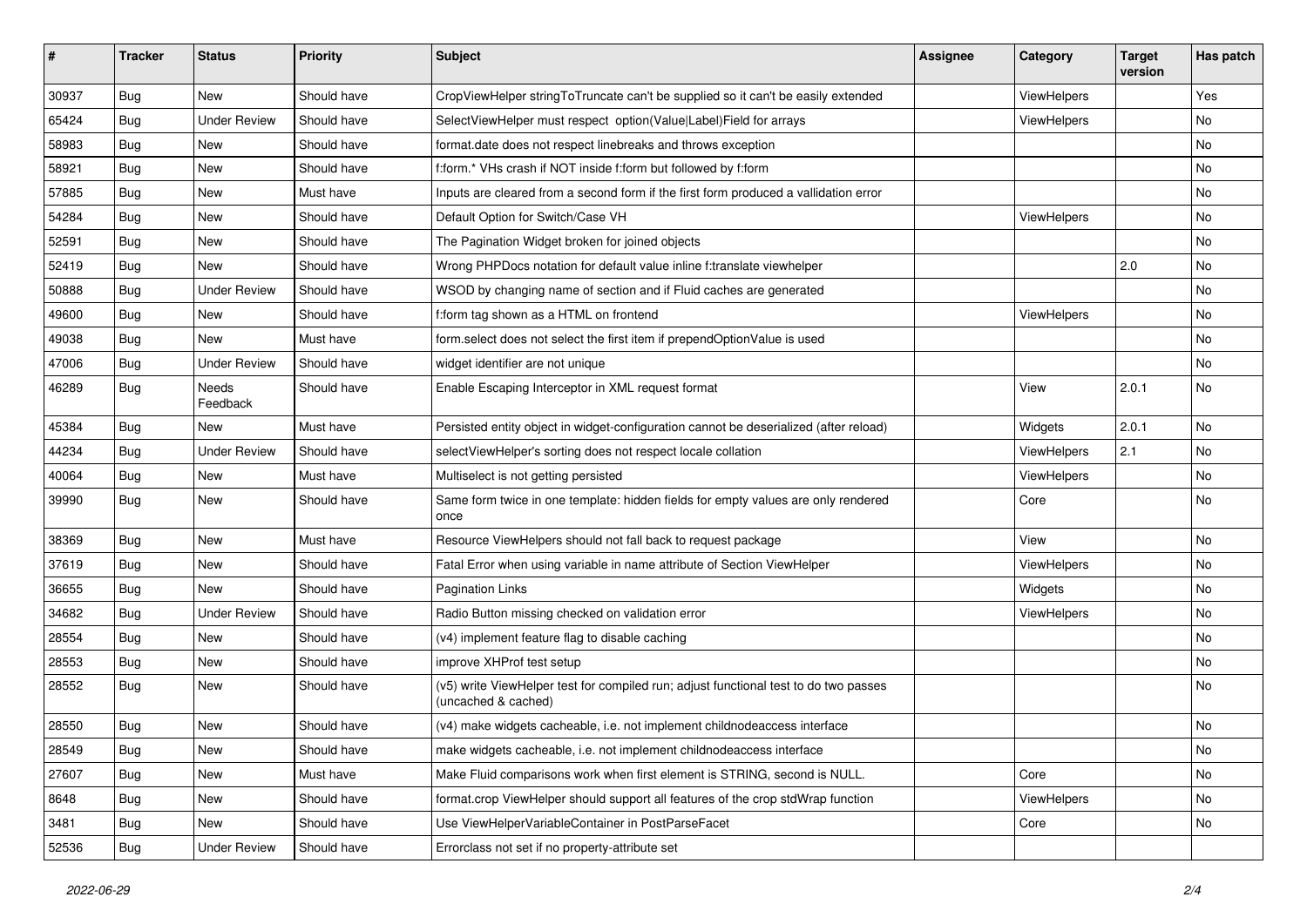| $\pmb{\#}$ | <b>Tracker</b> | <b>Status</b>       | <b>Priority</b> | Subject                                                                             | <b>Assignee</b> | Category    | <b>Target</b><br>version | Has patch |
|------------|----------------|---------------------|-----------------|-------------------------------------------------------------------------------------|-----------------|-------------|--------------------------|-----------|
| 13045      | Bug            | <b>New</b>          | Should have     | Entity decode of strings are different between if-conditions and output of variable |                 |             |                          |           |
| 36559      | Feature        | New                 | Could have      | New widget progress bar                                                             |                 |             |                          | Yes       |
| 7608       | Feature        | New                 | Could have      | Configurable shorthand/object accessor delimiters                                   |                 | Core        |                          | Yes       |
| 62346      | Feature        | New                 | Could have      | f:comment should have high precende                                                 |                 | Core        | 3.x                      | No        |
| 60271      | Feature        | New                 | Should have     | Paginate viewhelper, should also support arrays                                     |                 |             |                          | No        |
| 60181      | Feature        | New                 | Could have      | Caching mechanism for Fluid Views/Templates                                         |                 | View        |                          | No        |
| 60003      | Feature        | New                 | Should have     | Add required-Attribute to f:form.password                                           |                 | ViewHelpers |                          | No        |
| 51277      | Feature        | New                 | Should have     | ViewHelper context should be aware of actual file occurrence                        |                 |             |                          | No        |
| 51100      | Feature        | New                 | Must have       | Links with absolute URI should have the option of URI Scheme                        |                 | ViewHelpers |                          | No        |
| 49756      | Feature        | <b>Under Review</b> | Should have     | Select values by array key in checkbox viewhelper                                   |                 |             |                          | No        |
| 46545      | Feature        | New                 | Should have     | Better support for arrays in options of SelectViewHelper                            |                 |             |                          | <b>No</b> |
| 46257      | Feature        | <b>Under Review</b> | Should have     | Add escape sequence support for Fluid                                               |                 | Core        |                          | No        |
| 45153      | Feature        | <b>New</b>          | Should have     | f:be.menus.actionMenuItem - Detection of the current select option is insufficient  |                 |             |                          | No        |
| 42397      | Feature        | <b>New</b>          | Should have     | Missing viewhelper for general links                                                |                 |             |                          | No        |
| 40081      | Feature        | New                 | Should have     | Allow assigned variables as keys in arrays                                          |                 |             |                          | No        |
| 39936      | Feature        | New                 | Should have     | registerTagAttribute should handle default values                                   |                 | ViewHelpers |                          | <b>No</b> |
| 38130      | Feature        | New                 | Should have     | Checkboxes and multiple select fields should have an assignable default value       |                 |             |                          | No        |
| 36410      | Feature        | New                 | Should have     | Allow templates to send arguments back to layout                                    |                 | ViewHelpers |                          | No        |
| 33215      | Feature        | <b>New</b>          | Should have     | RFC: Dynamic values in ObjectAccess paths                                           |                 |             |                          | No        |
| 31955      | Feature        | New                 | Should have     | f:uri.widget                                                                        |                 | Widgets     |                          | No        |
| 30555      | Feature        | New                 | Could have      | Make TagBuilder more extensible                                                     |                 | Core        |                          | No        |
| 10472      | Feature        | New                 | Could have      | Fluid Standalone distribution                                                       |                 | Core        |                          | No        |
| 8989       | Feature        | Needs<br>Feedback   | Could have      | Search path for fluid template files                                                |                 | View        |                          | No        |
| 3291       | Feature        | Needs<br>Feedback   | Should have     | Cacheable viewhelpers                                                               |                 |             |                          | No        |
| 48355      | Feature        | <b>New</b>          | Could have      | Assign output of viewhelper to template variable for further processing.            |                 |             |                          |           |
| 45345      | Feature        | Needs<br>Feedback   | Should have     | Easy to use comments for fluid that won't show in output                            |                 |             |                          |           |
| 9514       | Feature        | New                 | Should have     | Support explicit Array Arguments for ViewHelpers                                    |                 |             |                          |           |
| 4704       | Feature        | New                 | Should have     | Improve parsing exception messages                                                  |                 | Core        |                          |           |
| 1907       | Feature        | New                 | Could have      | Default values for view helpers based on context                                    |                 | Core        |                          |           |
| 32035      | Task           | New                 | Should have     | Improve fluid error messages                                                        |                 | Core        |                          | Yes       |